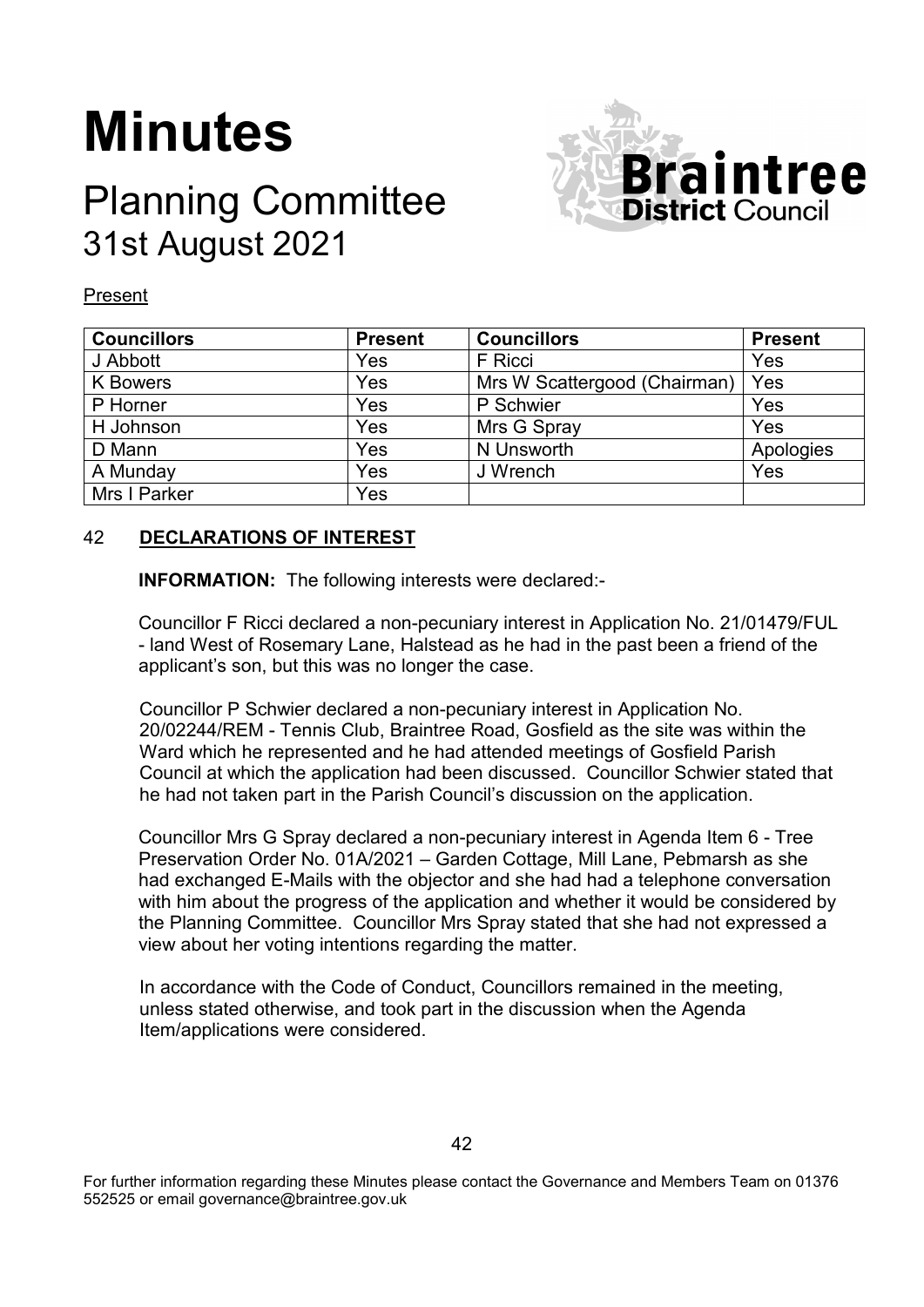# 43 **MINUTES**

**DECISION:** That the Minutes of the meeting of the Planning Committee held on 17th August 2021 be approved as a correct record and signed by the Chairman.

# 44 **QUESTION TIME**

**INFORMATION:** There was one statement made about the following matter. The person who had registered to participate during Question Time had submitted a written statement in advance of the meeting and this was read to the Committee by the registered speaker immediately prior to the consideration of the Item.

Agenda Item 6 - Tree Preservation Order No. 01A/2021 – Garden Cottage, Mill Lane, Pebmarsh

Principally, these Minutes record decisions taken only and, where appropriate, the reasons for the decisions.

#### 45 **PLANNING APPLICATION APPROVED**

**DECISION:** That the undermentioned planning application be approved under the Town and Country Planning Act 1990, including Listed Building Consent where appropriate, subject to the conditions and reasons contained in the Planning Development Manager's report, as amended below. Details of this planning application are contained in the Register of Planning Applications.

| Plan No.                    | Location | Applicant(s)       | <b>Proposed Development</b>                                                                                                                                                                                                                      |
|-----------------------------|----------|--------------------|--------------------------------------------------------------------------------------------------------------------------------------------------------------------------------------------------------------------------------------------------|
| *20/02244/REM<br>(APPROVED) | Gosfield | <b>Mr Runicles</b> | Reserved matters<br>(appearance, landscaping,<br>layout and scale) pursuant to<br>outline planning application<br>ref: 19/00998/OUT - Erection<br>of 5no. dwellings with access<br>and car park for Tennis Club,<br>Tennis Club, Braintree Road. |

The Committee approved this application, subject to three additional Conditions and an additional Information to Applicant as follows:-

#### Additional Conditions

9. Prior to the first occupation of the dwellings hereby permitted, a management plan, including long-term design objectives, management responsibilities and maintenance schedules for the access road and all landscape areas, shall be submitted to and approved in writing by the Local Planning Authority. Thereafter,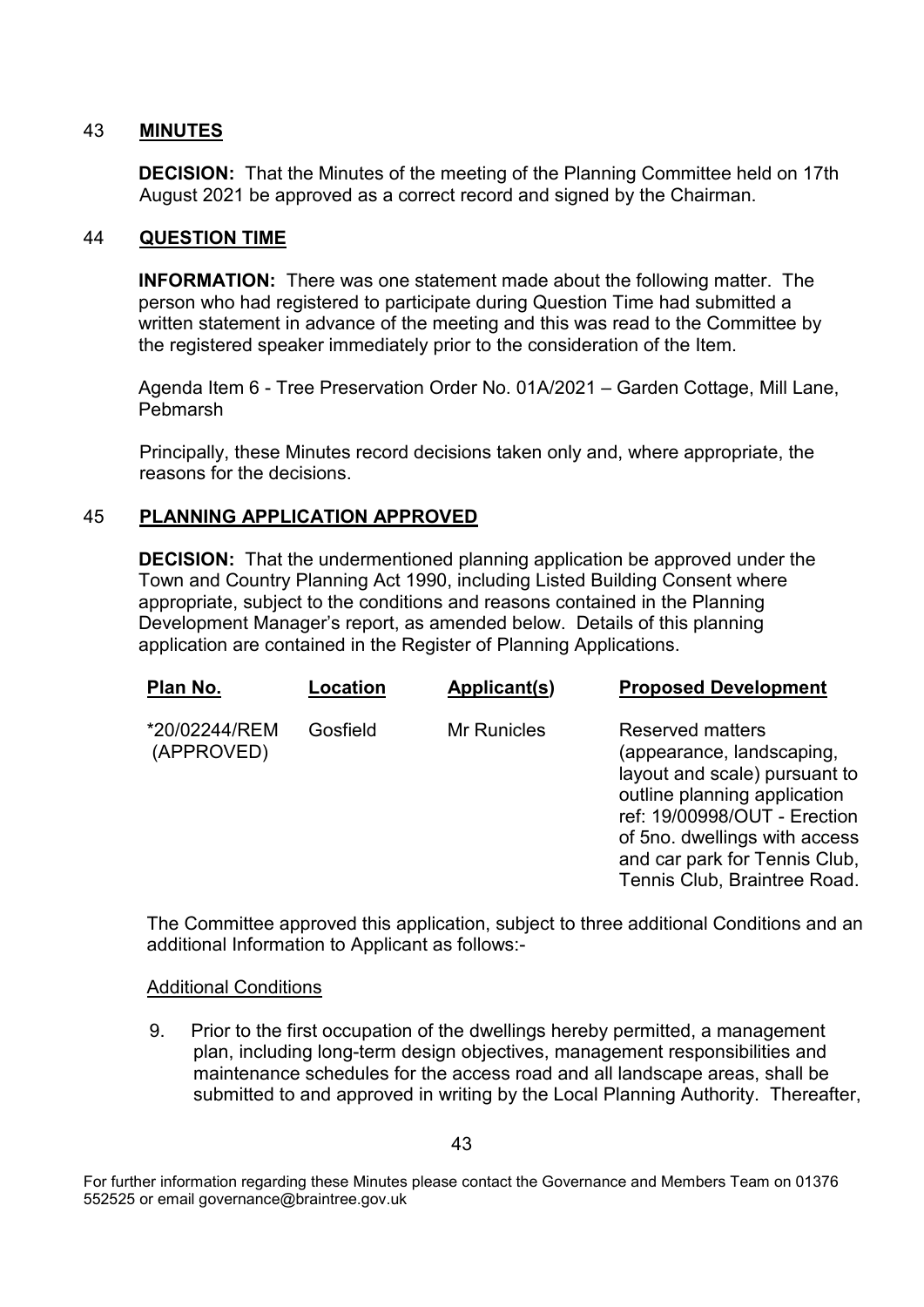the management plan shall be carried out in accordance with the approved plan. Should any part of the site be maintainable by a Management or Maintenance Company, details of long-term funding arrangements and the means of securing this shall be provided.

- 10. The first-floor window on the East facing elevation of bedroom one on plot one shall be glazed with obscure glass, shall be non-opening and shall be so maintained at all times.
- 11. The enclosures as indicated on the approved layout plan shall be erected prior to first use/occupation of the development hereby approved and shall be permanently maintained as such.

#### Additional Information to Applicant

3. The Council would encourage the developer to install Electric Vehicle Charging Facilities for all new dwellings being constructed in order that future residents are both encouraged to switch to an Electric Vehicle and so that future residents do not need to carry out expensive adaptation to their properties in the future when the sale of new petrol and diesel vehicles is phased out.

# 46 **SECTION 106 AGREEMENTS**

| Plan No.                    | Location  | Applicant(s)                    | <b>Proposed Development</b>                                                                                                                                                                                                             |
|-----------------------------|-----------|---------------------------------|-----------------------------------------------------------------------------------------------------------------------------------------------------------------------------------------------------------------------------------------|
| *21/00930/FUL<br>(APPROVED) | Rivenhall | Mr Sid<br>Hadjioannou<br>Turley | Alterations to the Witham<br>Body Repair Centre site to<br>include a two storey<br>extension and associated<br>servicing, car parking and<br>landscaping works, Witham<br><b>Body Repair Centre,</b><br><b>Waterside Business Park.</b> |

**DECISION:** That, subject to the applicant entering into a suitable legal agreement pursuant to Section 106 of the Town and County Planning Act 1990 (as amended) to cover the following Heads of Term:

Eastways**.**

- **Workplace Travel Plan** Financial contribution of £6,132.00 (index linked) towards a 5-year period monitoring fee of a Workplace Travel Plan.
- **Public Open Space** Financial contribution of £13,479.00 (index linked) towards the provision of new, or improvements to existing areas of amenity greenspace and / or outdoor sports identified in the Council's Open Spaces Action Plan in the town of Witham.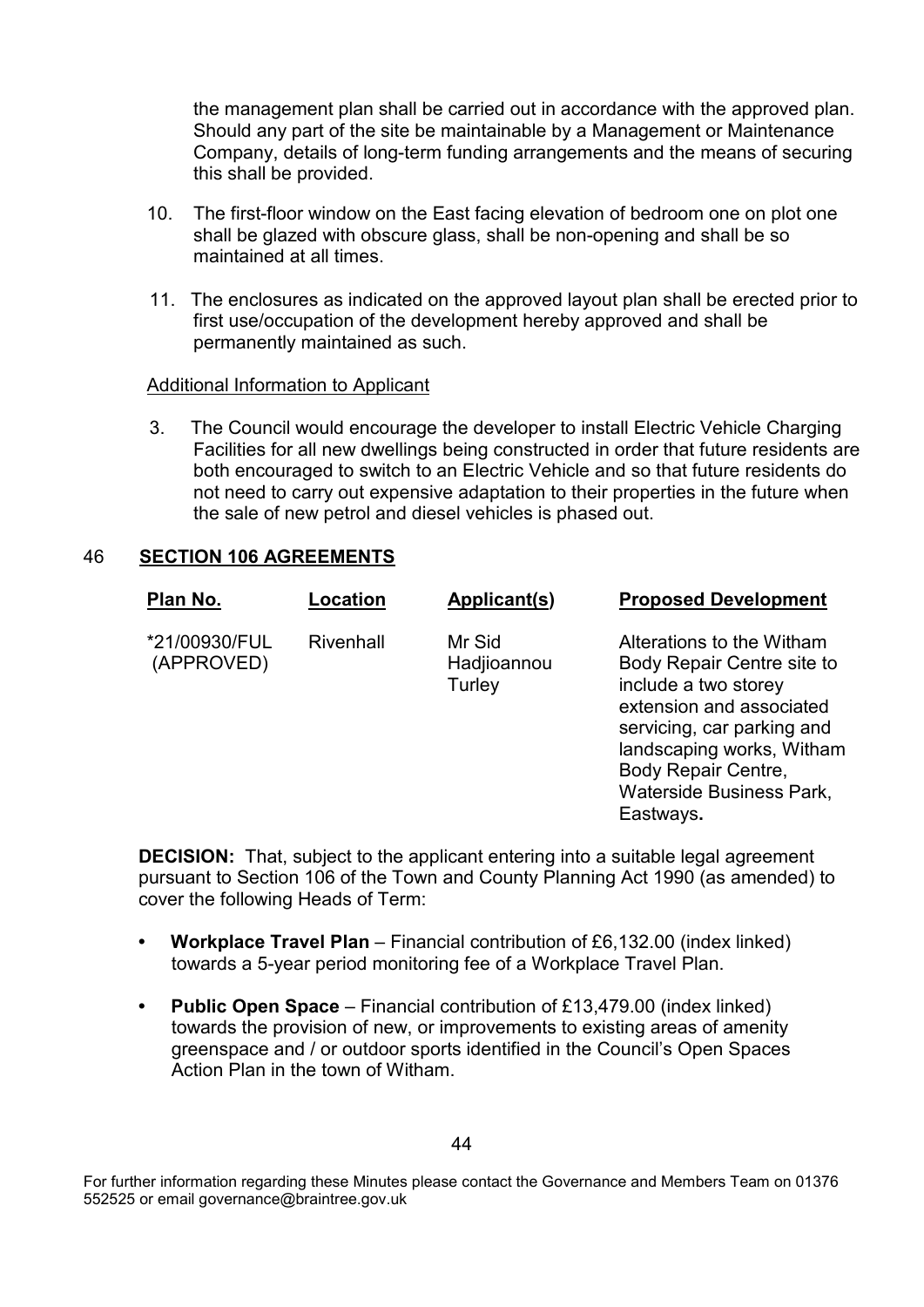the Planning Development Manager be authorised to grant planning permission for the above development in accordance with the approved plans and the conditions and reasons set out in the report, as amended below. Alternatively, in the event that a suitable planning obligation is not agreed within three calendar months of the Planning Committee's decision, the Planning Development Manager be authorised to refuse planning permission. Details of this planning application are contained in the Register of Planning Applications.

The Committee approved this application, subject to the following additional Condition:-

#### Additional Condition

14. Prior to the installation of any external lighting at the site, a lighting design scheme to protect amenity, the night-time landscape and biodiversity shall be submitted to and approved by the Local Planning Authority.

The scheme shall identify those features on, or immediately adjoining the site, that are particularly sensitive for bats including those areas where lighting could cause disturbance along important routes used for foraging; and show how and where external lighting will be installed (through the provision of appropriate lighting contour plans, lsolux drawings and technical specifications) so that it can be clearly demonstrated that areas of the development that are to be lit will not disturb, or prevent bats using their territory.

All external lighting shall be installed in accordance with the specifications and locations set out in the approved scheme and retained thereafter in accordance with the scheme. Under no circumstances should any other external lighting be installed without prior consent from the Local Planning Authority.

| Plan No.                    | Location | Applicant(s)                                  | <b>Proposed Development</b>                                                                                                                                                              |
|-----------------------------|----------|-----------------------------------------------|------------------------------------------------------------------------------------------------------------------------------------------------------------------------------------------|
| *21/01479/FUL<br>(APPROVED) | Halstead | <b>Frank Ladkin</b><br>Framar<br>Developments | Erection of 2no. buildings<br>comprising 7no. commercial<br>units (B2) with associated<br>access road, paths, bin<br>stores and electrical<br>substation, land West of<br>Rosemary Lane. |

**DECISION:** That, subject to the applicant entering into a suitable legal agreement pursuant to Section 106 of the Town and County Planning Act 1990 (as amended) to cover the following Heads of Term: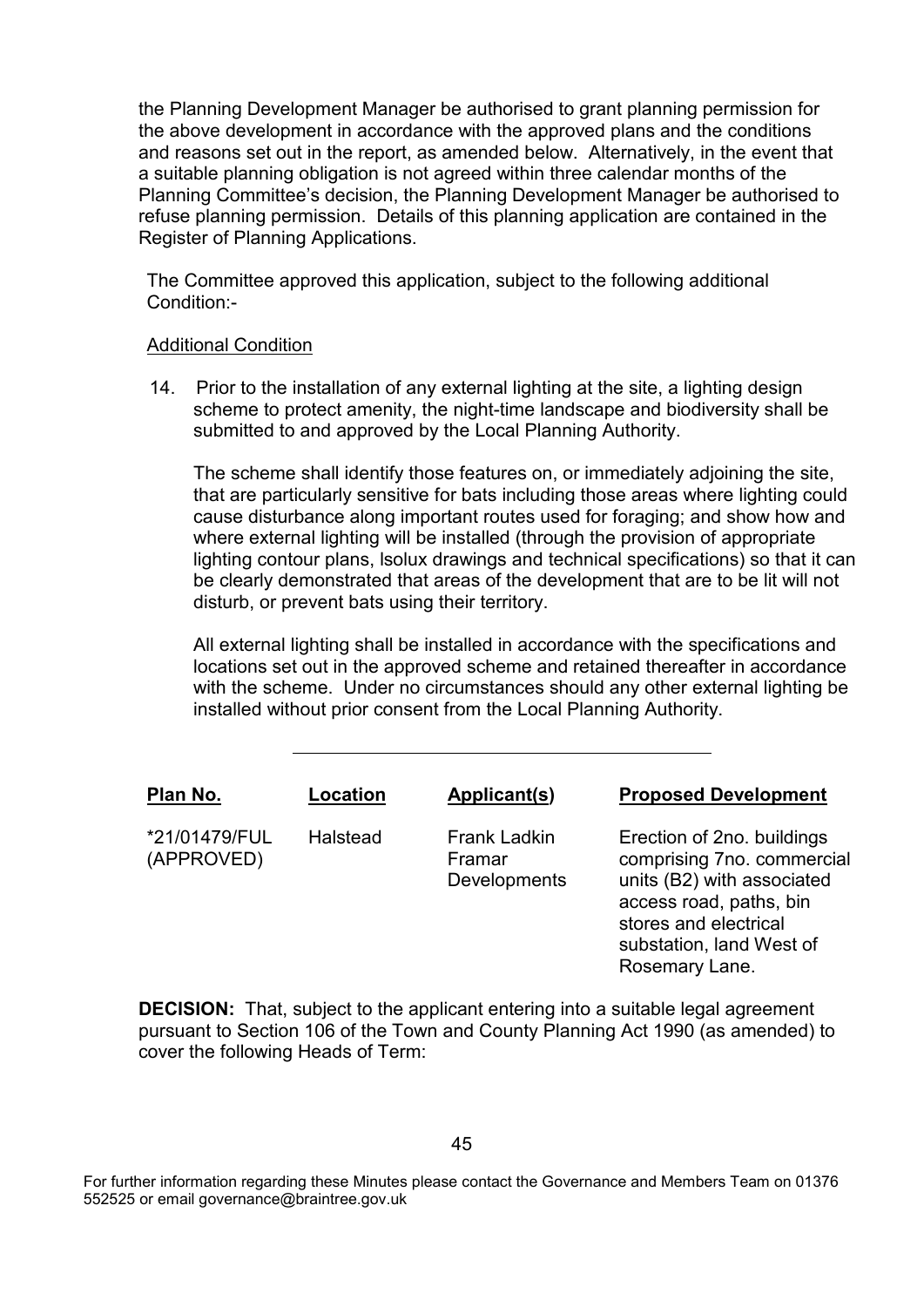- **Public Open Space** Financial contribution of £10,518.53, in accordance with the Town Council and Open Spaces Action Plan, towards the provision of projects of improvement to the River Walk adjacent to Broton estate and football ground Halstead and/or the Public Gardens Halstead.
- **Local Cycle Infrastructure** Financial contribution of £6,000.00 (index linked), in accordance with Policy SP6 of the Section 1 Local Plan, towards the improvement of nearby cycle routes in Halstead.

the Planning Development Manager be authorised to grant planning permission for the above development in accordance with the approved plans and the conditions and reasons set out in the report, as amended below. Alternatively, in the event that a suitable planning obligation is not agreed within three calendar months of the Planning Committee's decision, the Planning Development Manager be authorised to refuse planning permission. Details of this planning application are contained in the Register of Planning Applications.

The Committee approved this application, subject to two additional Conditions as follows:-

# Additional Conditions

- 15. Development shall not be commenced until details of the means of protecting all of the existing trees, shrubs and hedges to be retained on the site from damage during the carrying out of the development have been submitted to the Local Planning Authority for approval. The approved means of protection shall be installed prior to the commencement of any building, engineering works, or other activities on the site and shall remain in place until after the completion of the development to the complete satisfaction of the Local Planning Authority. No materials, goods, or articles of any description shall be stacked, stored, or placed at any time within the limits of the spread of any of the existing trees, shrubs, or hedges. No works involving alterations in ground levels, or the digging of trenches, or excavations of any kind (including the laying, or installation of drains, pipes, cables, or other services) shall be carried out within the extent of the spread of any existing trees, shrubs and hedges unless the express consent in writing of the Local Planning Authority has previously been obtained. No machinery of any kind shall be used, or operated within the extent of the spread of the existing trees, shrubs, hedges.
- 16. Prior to the above ground development of the buildings hereby approved, details of all photovoltaic roof panels to be erected at the site, including their location, height, orientation and appearance shall be submitted to and approved in writing by the Local Planning Authority.

The approved photovoltaic roof panels shall be installed and be capable of generating electricity prior to the first beneficial use of the building on which they are installed in accordance with the approved details and the panels installed

For further information regarding these Minutes please contact the Governance and Members Team on 01376 552525 or email governance@braintree.gov.uk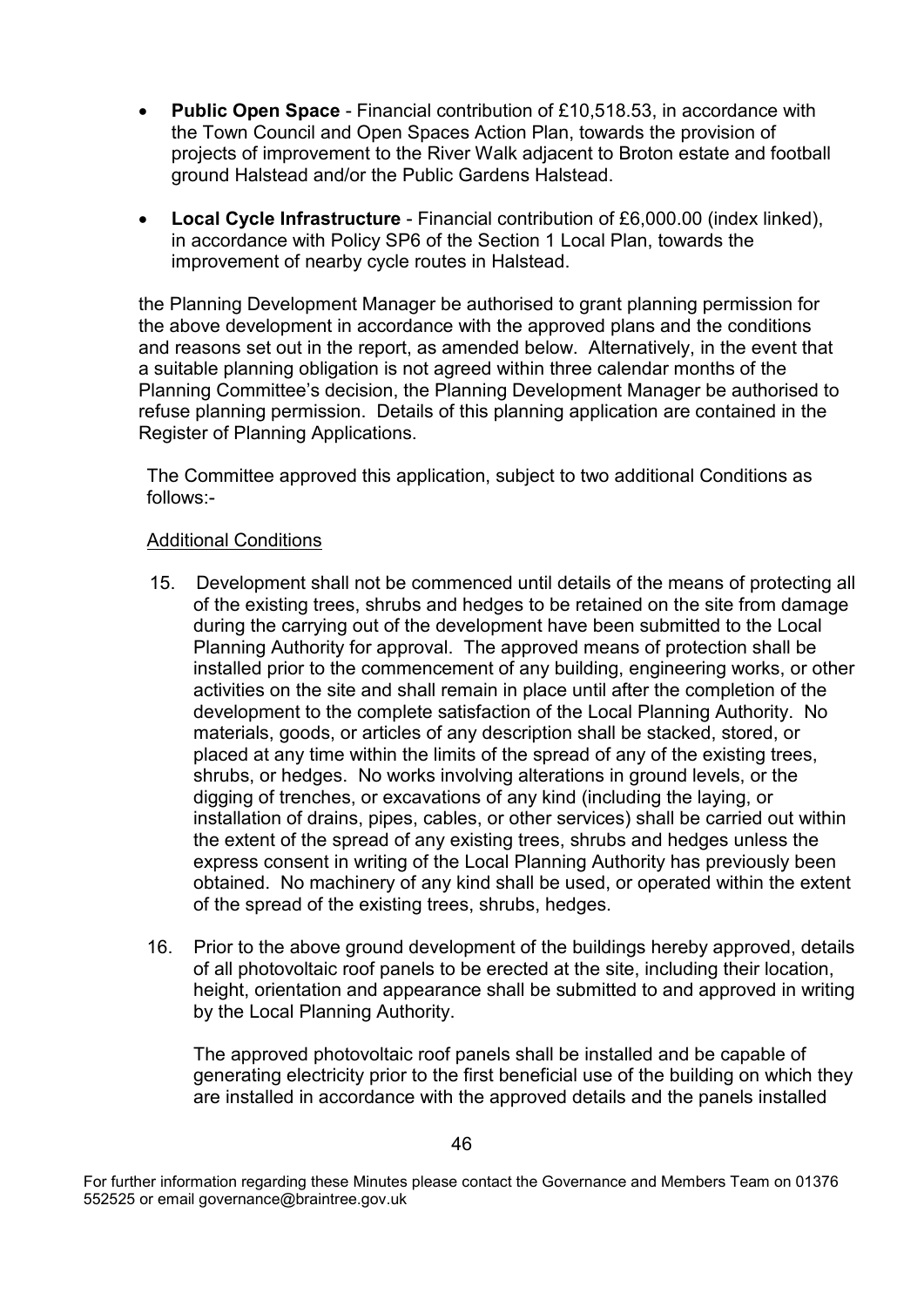shall thereafter be permanently retained as such.

# 47 **TREE PRESERVATION ORDER NO. 01A/2021 – GARDEN COTTAGE, MILL LANE, PEBMARSH**

**INFORMATION:** Consideration was given to a report on Tree Preservation Order No. 01A/2021 relating to Garden Cottage, Mill Lane, Pebmarsh to which an objection had been submitted. A provisional Order had been made on 18th January 2021 in respect of a Scots pine tree (T1) and a Black pine tree (T2) within the front garden of Garden Cottage, Mill Lane, Pebmarsh. The Order had been re-served on 14th July 2021 as the six month expiry period of the original Order had been reached.

The Order had been served following the submission of a Notice by the owners of the property under Section 211 of the Town and Country Planning Act 1990 to carry out works to trees in a Conservation Area, which would involve the felling of the pine trees. An assessment of the amenity value of the trees had been carried out by Essex County Council's Place Services and also by Braintree District Council's Landscape Service using the standard TEMPO assessment, which had shown that the making of an Order was appropriate. These assessments were attached as Appendices to the Agenda report. It was considered that the trees were in good health and were prominent features, which provided a high level of amenity to the area. Furthermore, both trees were clearly visible from various publicly accessible locations and they were considered to be attractive features in the local street scene. Seven letters / E-Mails had been submitted by members of the public, which supported the Tree Preservation Order and the retention of the trees. These letters / E-Mails were attached as an Appendix to the report.

The application had included reasons to support felling of the trees. These included dropping of sap and cones; the accumulation of pine needles in gutters and drains and moss on the roof of the applicants' property; branches being close to the roof and electricity and telephone cables; and the casting of shade. The applicants had also raised concerns about poor television reception and they considered that the trees were too high for a residential area. A letter objecting to the making of the Tree Preservation Order had been submitted by the applicants' son and this was attached as an Appendix to the Agenda report. The applicants' son also read a statement at the Planning Committee meeting during Question Time.

Members of the Committee were advised that issues caused by the natural processes of trees were not recognised as a 'legal nuisance' and they were not considered to be sufficient to justify felling of the trees. Both trees were a substantial height, but they were some distance from the roof of the applicants' bungalow. Whilst, there was no limit to the height of either tree, it was considered that they had attained maturity and were unlikely to grow any larger. The trees were also located to the East of the applicants' property, which meant that a shadow cast by them would fall away by late morning. With regard to poor television reception, it was reported that an applicant was required to demonstrate that all engineering solutions had been explored before tree pruning, or removal could be considered.

For further information regarding these Minutes please contact the Governance and Members Team on 01376 552525 or email governance@braintree.gov.uk